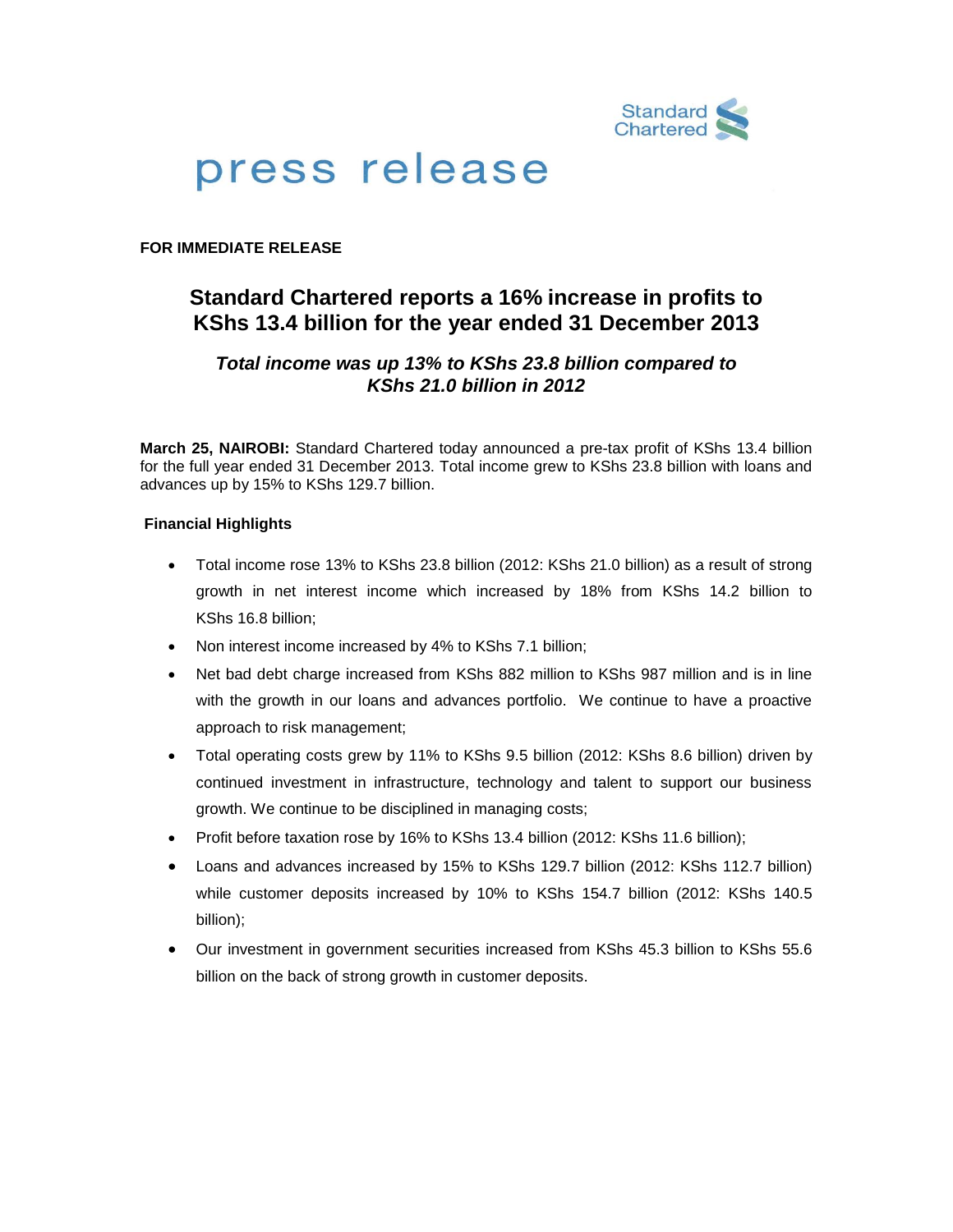## **Financial Details**

## **Revenue**

Total revenue grew to KShs 23.8 billion, driven mainly by the following:

- Interest income on loans and advances increased by 4% to KShs 15.5 billion driven by growth in volumes but impacted by significantly lower interest rates charged in line with falling interest rates in the market;
- Interest income from investments in government securities increased by 36% largely on account of increased volumes;
- Total interest expense decreased by 10% to KShs 4.9 billion primarily due to a decrease in interest expense on customer deposits which fell by 11% in 2013 on account of reduction in average yields;
- Income from foreign exchange trading decreased from KShs 2.6 billion to KShs 2.3 billion on account of decreased volatility in forex rates in 2013 compared to 2012;
- Fees and commissions increased marginally by 15% from KShs 3.3 billion to KShs 3.8 billion on account of decreased transactional volumes;
- Other income increased to KShs 948 million mainly due to profit on disposal of properties.

## **Costs**

Total operating expenses increased by 11% to KShs 9.5 billion with key drivers being:

- Staff costs grew by 10% to KShs 5.1 billion as we continued to invest in talent to support our business growth;
- Premises and equipment costs remained relatively flat at KShs 0.67 billion;
- Depreciation and amortisation increased by 9% to KShs 1.0 billion largely on account of our continued investment in infrastructure and technology to support our business growth, as well as the amortisation charge on the intangible asset relating to the acquisition of the Custodial Services business;
- Other costs increased by 14% to KShs 2.5 billion in line with increased operating costs due to increased business.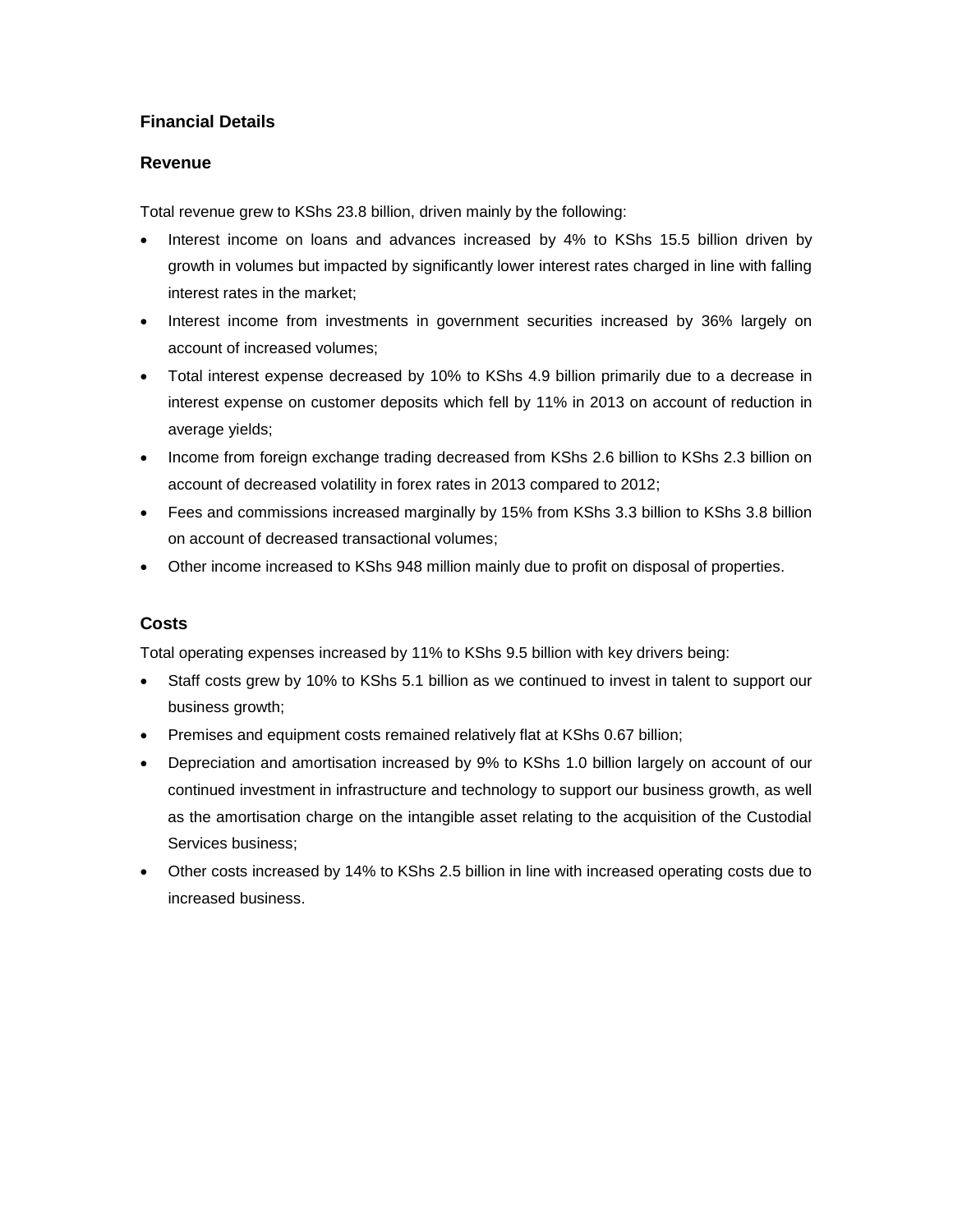### **Non – Performing Loans and Net Bad Debt Charge**

Non-performing loans were KShs 3.8 billion compared to KShs 2.2 billion in 2012**.** This translates to 2.9% of gross total loans (2012: 1.9%). Wholesale banking loans are largely short tenor. The consumer book is predominantly secured and we have selectively grown our unsecured portfolio. The quality of the asset book remains good is well diversified and conservatively positioned.

#### **Dividend**

With the revised Prudential Guidelines coming into effect on 1 January 2013, the capital requirements have been significantly enhanced requiring additional capital to ensure compliance. There are a number of transitional arrangements which will culminate in full compliance by 31 December 2014. Banks are required to set aside capital for operational and market risk in addition to credit risk. Further, a capital conservation buffer of 2.5% has been introduced taking total capital adequacy ratio up to 14.50%.

The Board will be recommending to the shareholders at the forthcoming Annual General Meeting, the payment of a final dividend for the year of KShs 14.50 for every ordinary share of KShs 5.00. This compares to KShs 12.50 per ordinary share in 2012. This dividend payout gives us the right balance between bolstering our capital base to enable us pursue growth in loans and advances, continue to deliver attractive returns to our investors as well as ensuring we meet the enhanced capital requirements.

Lamin Manjang, Managing Director and Chief Executive Officer, Standard Chartered, said: In 2013, we continued on the path of sustained growth, strong financial performance and *excellent strategic progress. We delivered against a balanced scorecard of growth, performance, cost control and risk management. The business continues to demonstrate underlying strength and diversity with our wholesale and consumer banking businesses contributing 55% and 45% to operating income respectively. This also underlines our success in building a balanced business.*

*Looking ahead, we see opportunities as the devolved government structures take shape and the country gears up to achieving the Vision 2030 goals. The business is well positioned to continue being the right partner to our clients. Indeed we will continue demonstrating that we are Here for good and here for the long run and to do business with our clients. "*

*Both businesses enter 2014 with good momentum, but we remain vigilant about the global outlook. The Bank is in great shape, has good momentum, and is well positioned for the future."*